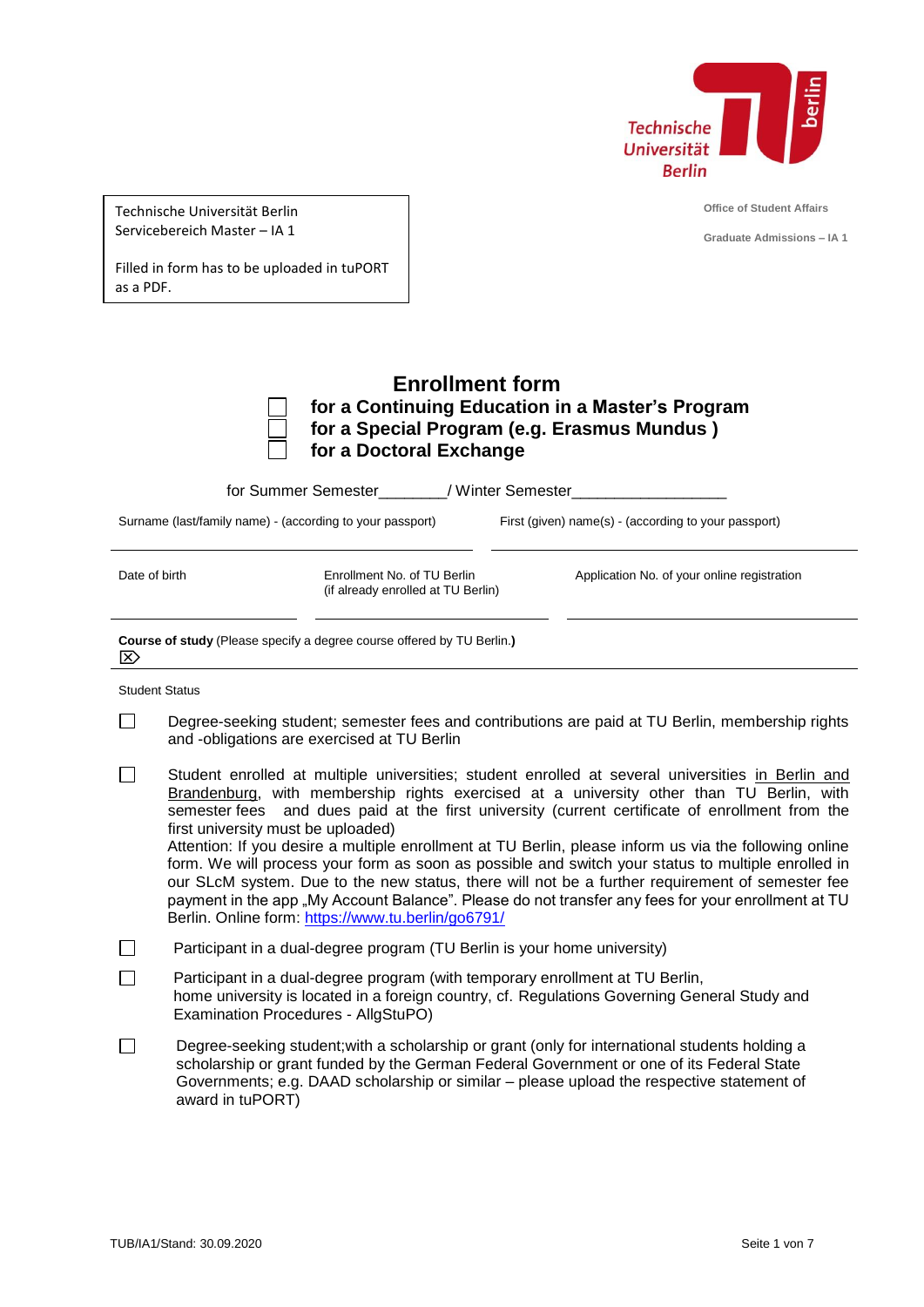## **Commitee Elections**

You have the right to vote for representative bodies at the university like the student parliament. To be registered as a voter, the following information is required (not valid for students with student status M). It is possible to change your choice at every re-registration for a new semester.

In which faculty would you like to exercise your voting rights? (see pages 4-5 for the respective faculty )

In which department/institute of this faculty would you like to exercise your voting rights? (see page 6 for the the respective institute)

## **Statement regarding the Disclosure of Private Address Data**

Under statutory law currently applicable to Technische Universität Berlin (Adressenweitergabeordnung – AWO, https://www.tu.berlin/go206/), the university is authorized to process and forward private addresses and e-mail addresses of students. A transfer of address data can be used to inform you about events conducted by Technische Universität Berlin – maybe in cooperation with external partners - in a context of teaching and research. A transfer of your data to third parties will only happen if there is a legal obligation for it.

#### **Previous enrollments in Germany and abroad**

(Please upload a current certificate of enrollment or about termination of enrollment if you have already been enrolled at a German university!)

Only to be filled in if you are currently **not enrolled** at TU Berlin.

**1st** Enrollment

| from<br>(e.g. WS 09/10)        | until<br>(e.g. SS 13)       | Graduation in Germany: University (official title), district, state<br>Graduation aboard: country |                             |
|--------------------------------|-----------------------------|---------------------------------------------------------------------------------------------------|-----------------------------|
| Type of Degree<br>(see page 7) | Study Program (Major/Minor) |                                                                                                   | Number of Regular Semesters |
| 2nd Enrollment                 |                             |                                                                                                   |                             |
| from<br>(e.g. WS 09/10)        | until<br>(e.g. SS 13)       | Graduation in Germany: University (official title), district, state<br>Graduation aboard: country |                             |
| Type of Degree<br>(see page 7) | Study Program (Major/Minor) |                                                                                                   | Number of Regular Semesters |
| <b>3rd Enrollment</b>          |                             |                                                                                                   |                             |
| from<br>(e.g. WS 09/10)        | until<br>(e.g. SS 13)       | Graduation in Germany: University (official title), district, state<br>Graduation aboard: country |                             |
| Type of Degree<br>(see page 7) | Study Program (Major/Minor) |                                                                                                   | Number of Regular Semesters |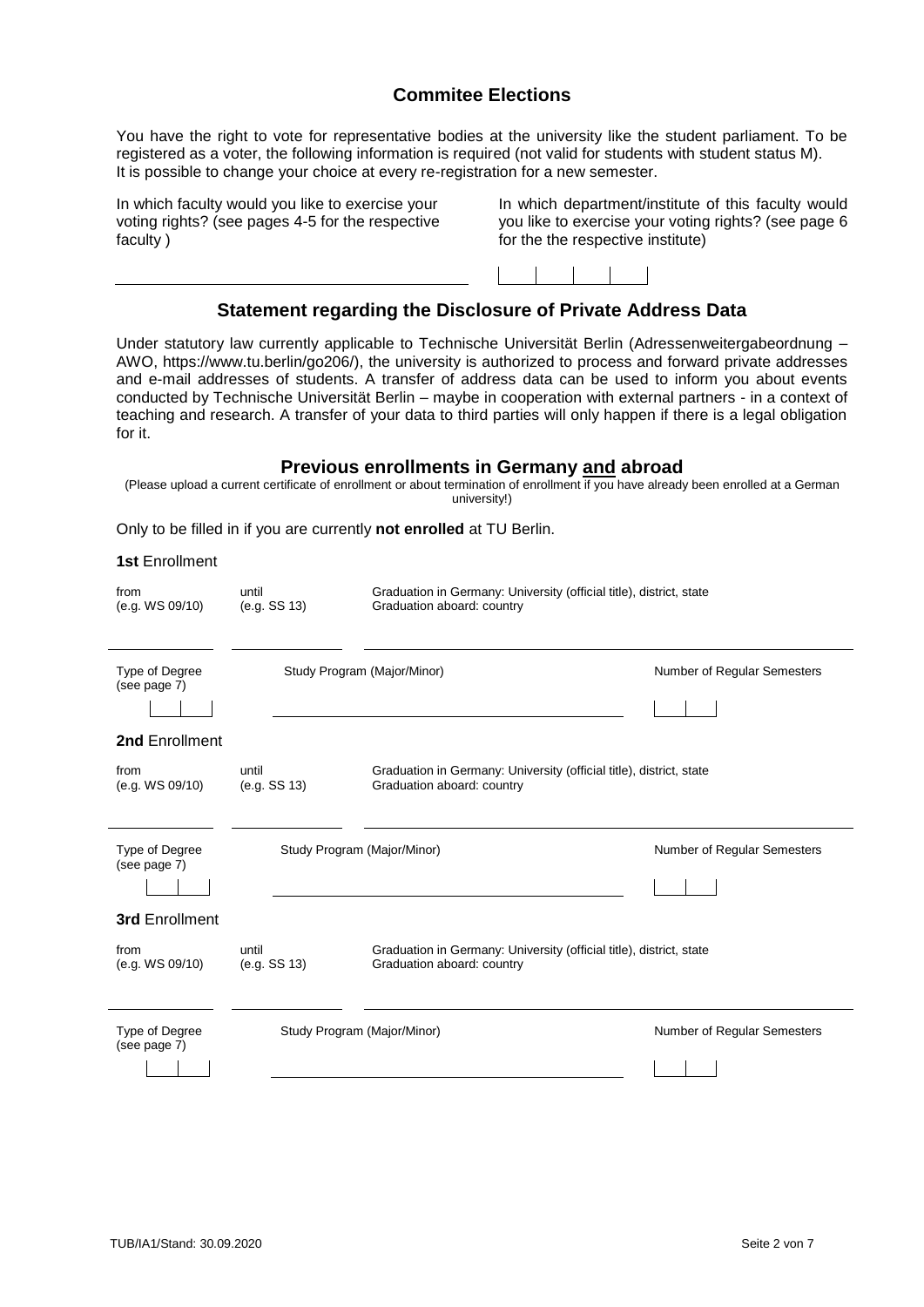## **Course Work and Examinations**

Regarding the above mentioned study programs, I have course work or examination results that received the grade "not passed" (with no option to repeat).

 $\Box$  Yes  $\Box$  No

If answered with "Yes", please fill in and upload the following **credit transfer application form** (Antrag auf Anerkennung; see link below) which has to be confirmed by the respective examination board (of your prospective TU Faculty) that your past course work/examination results pose no hindrance for enrollment. Otherwise, please be aware that you would be excluded from enrollment! https://www.tu.berlin/go2948/

### **Request of exemption from mandatory semester ticket fees for continuing education in a master's program**

As student for continuing education in a master's program you can request to be exempt from the mandatory payment of the semester ticket fees.

 $\Box$  Hereby I request the exempt from the mandatory semester ticket for the applied semester.

The exemption has to be requested for every further semester with the respective re-registration. You will find the request in your TUB-Account (tuPORT) under the app "My requests".

Information on semester ticket and the exemption is available here: https://www.tu.berlin/go1355/

## **Closing Statement**

### **I hereby declare and confirm with my signature the following statements:**

- 1. I have neither been banned from studying at a German university due to regulatory proceedings (such as criminal proceedings) nor have such proceedings ever been initiated against me.
- 2. I have never had any of my mandatory coursework, or mandatory examinations, in the chosen degree program assessed as "definitively failed" either at another university within the scope of the Framework Act for Higher Education (Hochschulrahmengesetz – HRG) or at a university in a member state of the European Union or in another signatory state to the Agreement on the European Economic Area.
- 3. I authorize Technische Universität Berlin to use my exercise, seminar and examination papers for teaching and research purposes and to publish them.
- 4. I am aware that as a student of a Berlin university my habitual residence is deemed to be in the catchment area of the university. Pursuant to Section 7 (1) sentence 2 of the Act on the Admission to Higher Education Institutions in the State of Berlin to Degree Programs with Restricted Admission (Berliner Hochschulzulassungsgesetz – BerlHZG), the catchment area is deemed to consist of the f ederal states of Berlin and Brandenburg. In accordance with the Federal Act on Registration (Bundesmeldegesetz – BMG), as amended from time to time, I am therefore required to register my habitual residence with the authorities in the university's catchment area. I undertake to inform TU Berlin of any change in my address by updating my personal data in tuPORT.

In this regard, I am aware that any violation of the obligation to register may be penalized with a fine according to the Federal Registration Act.

Students registered at another university and doctoral students are exempt from this regulation. Students whose degree programs do not require them to live in the catchment area for the duration of their studies (such as those pursuing extra-occupational master's studies) are likewise exempt.

**The TU Berlin is not obliged to officially establish the facts of individual cases in which documents are missing, incomplete, or not certified/legalized. Therefore, please take utmost care that your application data and documents are complete. Any missing or incorrect document will not be subject to additional demand!**

Date Signature Signature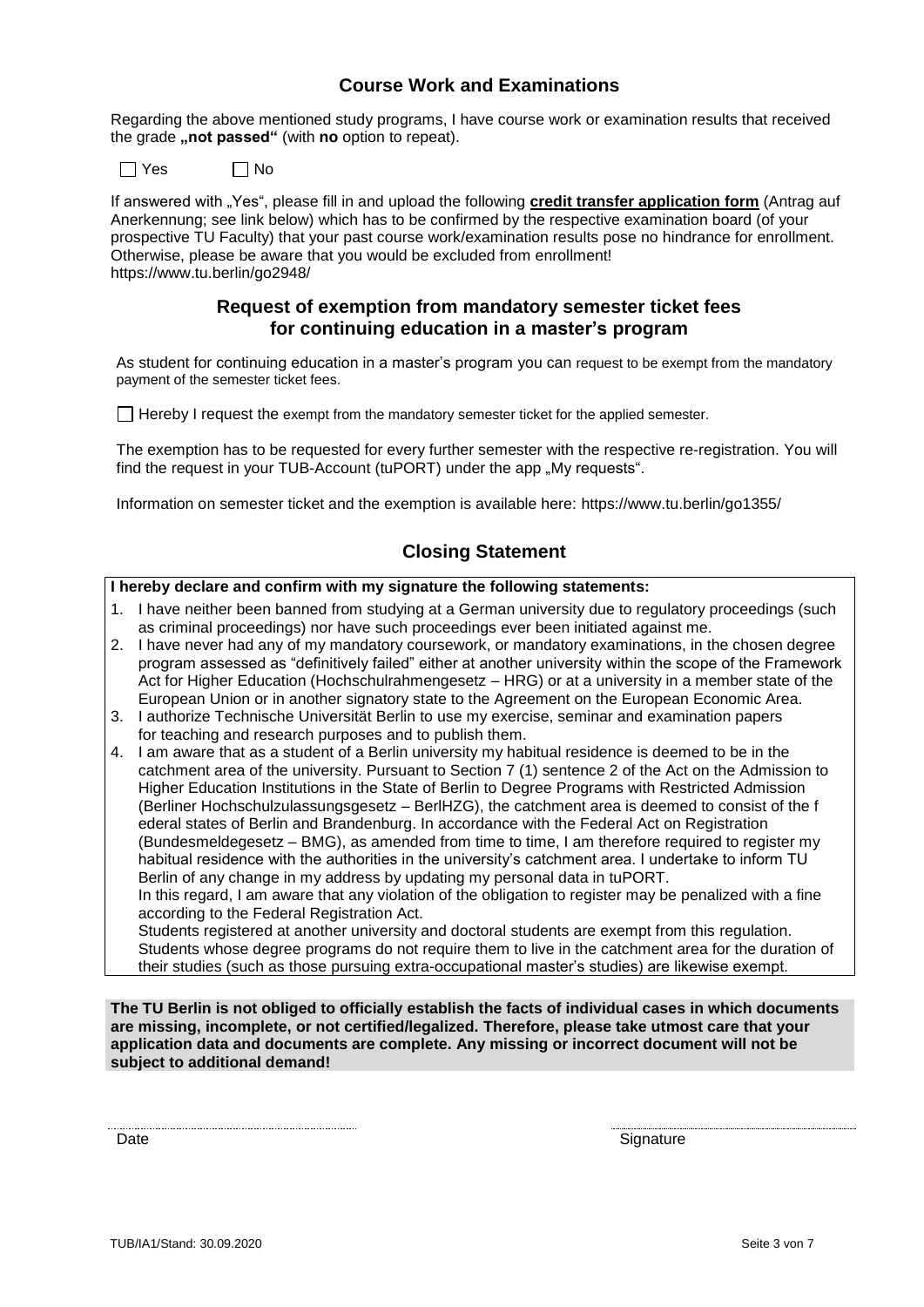## **Code list for committee elections**

**Note:** If you cannot find here the information you are looking for, please contact the staff in the Graduate Admissions Office or enter your information in plain text (block letters) next to the code fields.

**Faculties:** List of faculties that can be selected for the individual degree programs or partial study programs. This information is gathered for the purpose of inclusion in an electoral register for the exercise of the right to vote and to stand for election at the institutes (academic facilities) and faculties of Technische Universität Berlin. If you do not choose an option for degree programs that are supervised by different faculties, you will be assigned to the faculty in bold print ex officio.

### **Master's programs**

| Master's program                                                         | <b>Faculty</b>                | Master's program                           | Faculty                  |
|--------------------------------------------------------------------------|-------------------------------|--------------------------------------------|--------------------------|
| Architecture                                                             | VI                            | Renewable Energy Systems                   | Ш                        |
| Architecture - Typology                                                  | VI                            | Naval Architecture and Ocean Engineering   | $\vee$                   |
| Audio Communication and Technology                                       | $\mathsf{I}$                  | <b>Scientific Computing</b>                | $\overline{N}$           |
| <b>Automotive Systems</b>                                                | IV                            | Sociology and Technology Studies           | VI                       |
| Civil Engineering                                                        | $\overline{\mathsf{v}}$       | Language and Communication                 | $\overline{1}$           |
| <b>Educational Management</b>                                            |                               | Urban Ecosystem Sciences                   | VI                       |
| Consulting<br>Educational<br>Sciences<br>$\overline{\phantom{a}}$<br>and |                               | Urban and Regional Planning                | VI                       |
| Organizational Development                                               |                               |                                            |                          |
| <b>Biomedical Engineering</b>                                            | $\vee$                        | <b>Statistics</b>                          | VII                      |
| Biotechnology                                                            | $\overline{\mathbb{I}}$       | Environmental Science and Technology       | $\overline{\mathbb{H}}$  |
| <b>Brewing and Beverage Technology</b>                                   | $\mathbf{H}$                  | Technomathematics                          | $\mathbf{H}$             |
| Chemistry                                                                | Ш                             | Theory and History of Science & Technology | $\overline{1}$           |
| <b>Chemical Engineering</b>                                              | $\overline{  }/\overline{  }$ | <b>Urban Design</b>                        | VI                       |
| <b>Computational Engineering Science / ITM</b>                           | V                             | Material Science and Engineering           | Ш                        |
|                                                                          |                               |                                            |                          |
| <b>Computational Neuroscience</b>                                        | IV                            | Industrial Engineering and Management      | VII / II / III /<br>IV/V |
| <b>Computer Engineering</b>                                              | IV                            | <b>Business Mathematics</b>                | $\mathbf{H}$             |
| <b>Computer Science</b>                                                  | IV                            |                                            |                          |
| Design & Computation                                                     |                               |                                            |                          |
| German as a Foreign Language                                             |                               |                                            |                          |
| <b>Electrical Engineering</b>                                            | $\overline{N}$                |                                            |                          |
| Energy Engineering and Process Engineering                               | Ш                             |                                            |                          |
| <b>Environmental Planning</b>                                            | Ш                             |                                            |                          |
| Vehicle Engineering                                                      | $\vee$                        |                                            |                          |
| <b>Building Energy Engineering</b>                                       | $\overline{\mathsf{III}}$     |                                            |                          |
| Geodesy and Geoinformation Science                                       | VI                            |                                            |                          |
| Geotechnology                                                            | $\overline{VI}$               |                                            |                          |
| Conservation of Monuments, Historic Buildings and<br><b>Sites</b>        | VI                            |                                            |                          |
| <b>Historical Urban Studies</b>                                          | $\mathbf{I}$                  |                                            |                          |
| Human Factors                                                            | $\overline{N}$                |                                            |                          |
| <b>ICT</b> Innovation                                                    | $\overline{\mathsf{I}}$       |                                            |                          |
| <b>Industrial Economics</b>                                              | $\overline{\mathsf{V}}$       |                                            |                          |
| Information Systems Management                                           | IV                            |                                            |                          |
| Innovation Management, Entrepreneurship and                              | VII                           |                                            |                          |
| Sustainability (IMES)                                                    |                               |                                            |                          |
| Interdisciplinary Research on Antisemitism                               | $\mathbf{I}$                  |                                            |                          |
| <b>Art Studies</b>                                                       |                               |                                            |                          |
| Landscape Architecture                                                   | $\overline{\mathsf{v}}$       |                                            |                          |
| Food Technology                                                          | Ш                             |                                            |                          |
| Aeronautics and Astronautics                                             | V                             |                                            |                          |
| <b>Mechanical Engineering</b>                                            | $\vee$                        |                                            |                          |
| <b>Mathematics</b>                                                       | $\mathsf{II}$                 |                                            |                          |
| Digital Media & Technology                                               | IV                            |                                            |                          |
| Media Studies                                                            |                               |                                            |                          |
| <b>Ecology and Environmental Planning</b>                                | $\overline{V}$                |                                            |                          |
| <b>Patent Engineering</b>                                                | V                             |                                            |                          |
| Physics                                                                  | $\mathbf{H}$                  |                                            |                          |
| <b>Engineering Science</b>                                               | $\vee$                        |                                            |                          |
| <b>Transportation Planning and Operation</b>                             | $\overline{\vee}$             |                                            |                          |
| Polymer Science                                                          | $\mathbf{III}$                |                                            |                          |
| Process, Energy and Environmental Systems                                | $\mathbf{III}$                |                                            |                          |
| Engineering - PEESE                                                      |                               |                                            |                          |
| <b>Production Engineering</b>                                            | V                             |                                            |                          |
|                                                                          |                               |                                            |                          |

| Faculty                 | Master's program                            | <b>Faculty</b>  |
|-------------------------|---------------------------------------------|-----------------|
| ٧I                      | Renewable Energy Systems                    | Ш               |
| VI                      | Naval Architecture and Ocean Engineering    |                 |
|                         | Scientific Computing                        | I٧              |
| ।<br>।∨                 | Sociology and Technology Studies            | VI              |
| VI                      | Language and Communication                  |                 |
|                         | <b>Urban Ecosystem Sciences</b>             | VI              |
| ī                       | Urban and Regional Planning                 | VI              |
| $\overline{\mathsf{v}}$ | <b>Statistics</b>                           | VII             |
| Ш                       | <b>Environmental Science and Technology</b> | Ш               |
| Ш                       | Technomathematics                           |                 |
| $\overline{\mathsf{I}}$ | Theory and History of Science & Technology  |                 |
| /                       | Urban Design                                | VI              |
| V                       | Material Science and Engineering            | Ш               |
| ΪV                      | Industrial Engineering and Management       | VII /<br>IV / V |
| IV                      | <b>Business Mathematics</b>                 |                 |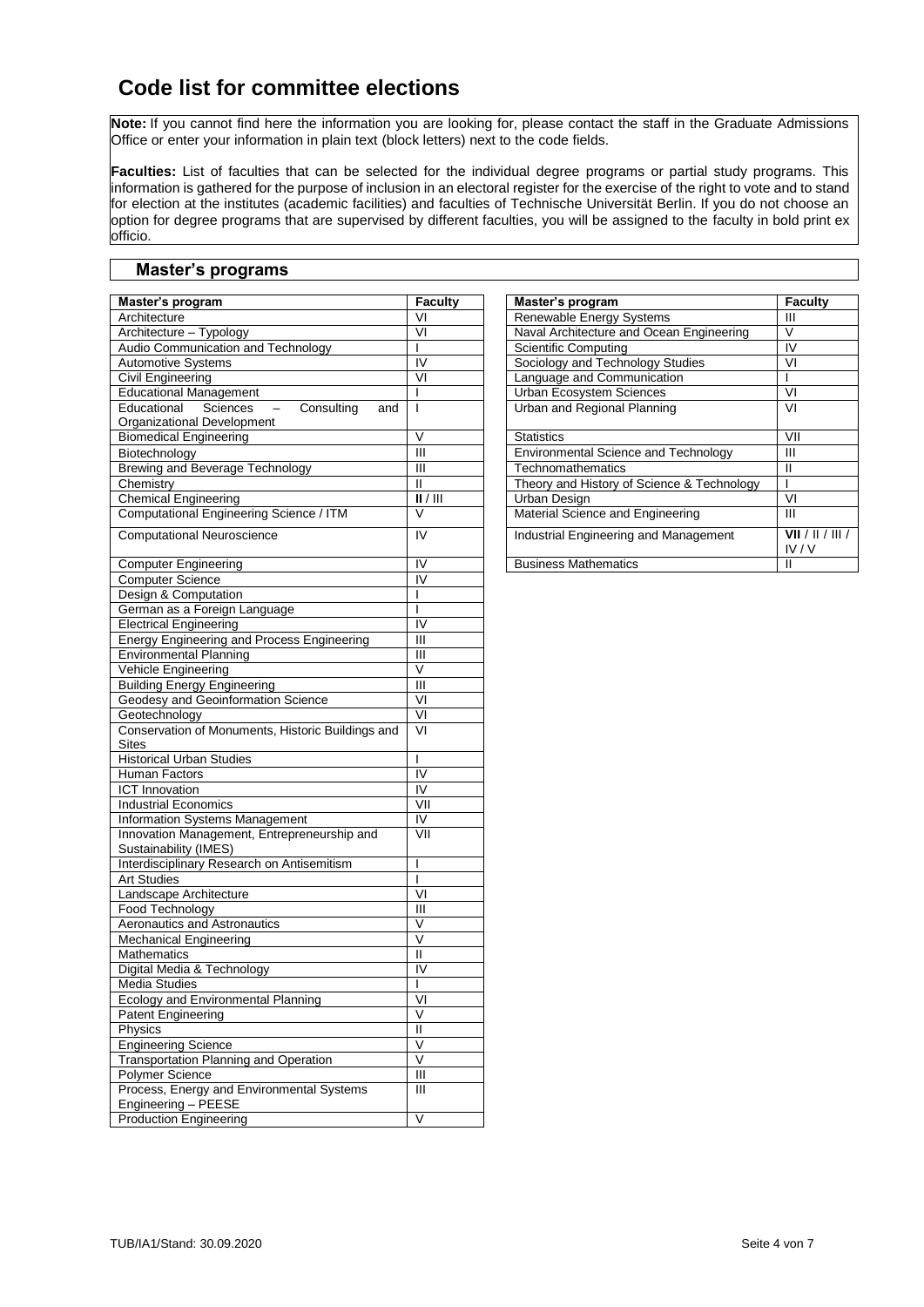## **Master's programs for teachers**

| Master's program for teachers                                                              | Faculty                 |           | Master's program for teachers                                                   | <b>Faculty</b> |
|--------------------------------------------------------------------------------------------|-------------------------|-----------|---------------------------------------------------------------------------------|----------------|
| <b>Work Studies</b>                                                                        | Central<br><b>SETUB</b> | Institute | Information Technology                                                          | Central        |
| Civil Engineering                                                                          | Central<br><b>SETUB</b> | Institute | Information Technology /<br>Mathematics for lateral entry<br>(teacher training) | Central        |
| Civil Engineering / Mathematics for<br>lateral entry (teacher training)                    | Central<br><b>SETUB</b> | Institute | Agricultural and Horticultural<br>Science                                       | Central        |
| <b>Electrical Engineering</b>                                                              | Central<br><b>SETUB</b> | Institute | Landscape Design                                                                | Central        |
| Electrical Engineering / Information<br>Technology for lateral entry (teacher<br>training) | Central<br><b>SETUB</b> | Institute | Media Technology                                                                | Central        |
| Electrical Engineering / Mathematics<br>for lateral entry (teacher training)               | Central<br><b>SETUB</b> | Institute | <b>Mechanical Engineering</b>                                                   | Central        |
| Nutrition / Food Science                                                                   | Central<br><b>SETUB</b> | Institute | Mechanical Engineering /<br>Mathematics for lateral entry<br>(teacher training) | Central        |
| Vehicle Engineering                                                                        | Central<br><b>SETUB</b> | Institute |                                                                                 |                |

| Master's program for teachers                                                   | <b>Faculty</b>                 |
|---------------------------------------------------------------------------------|--------------------------------|
| Information Technology                                                          | <b>Central Institute SETUB</b> |
| Information Technology /<br>Mathematics for lateral entry<br>(teacher training) | Central Institute SETUB        |
| Agricultural and Horticultural<br>Science                                       | Central Institute SFTUB        |
| Landscape Design                                                                | Central Institute SETUB        |
| Media Technology                                                                | Central Institute SETUB        |
| Mechanical Engineering                                                          | <b>Central Institute SETUB</b> |
| Mechanical Engineering /<br>Mathematics for lateral entry<br>(teacher training) | Central Institute SETUB        |

## **Post-graduate master's programs**

| Post-graduate master's program                                        | Faculty                       |    | Post-graduate<br>master's<br>program      | <b>Faculty</b>                      |
|-----------------------------------------------------------------------|-------------------------------|----|-------------------------------------------|-------------------------------------|
| Stage Design and Scenography                                          | VI                            |    | <b>IT for Energy</b>                      | EI<br>Central<br>Institute<br>Gouna |
| Building Sustainability - Management<br>Methods for Energy Efficiency | VII / I / III / IV / V / VI   |    | <b>Real Estate Management</b>             |                                     |
| <b>Business Engineering Energy</b>                                    | Central<br>Institute<br>Gouna | EI | Space Engineering                         | VI                                  |
| Energy-Efficient Urban Transportation<br>Systems                      | V                             |    | Urban Development (El Gouna)              | EI<br>Central<br>Institute<br>Gouna |
| Energy Engineering (El Gouna)                                         | Central<br>Institute<br>Gouna | EI | Sustainable<br>Mobility<br>Management     | VII / I / III / IV / V / VI         |
| Energy Management (EM)                                                | VII / I / III / IV / V / VI   |    | Urban Management                          | VI                                  |
| <b>European Studies</b>                                               |                               |    | Water Engineering (El Gouna)              | EI<br>Central<br>Institute<br>Gouna |
| European and International Energy<br>Law                              | VII / I / III / IV / V / VI   |    | Science Management / Science<br>Marketing | VII / I / III / IV / V / VI         |
| Global Production Engineering (GPE)                                   | $\vee$                        |    |                                           |                                     |

| Faculty                             | Post-graduate<br>master's<br>program         | <b>Faculty</b>                      |
|-------------------------------------|----------------------------------------------|-------------------------------------|
| VI                                  | <b>IT for Energy</b>                         | EI<br>Central<br>Institute<br>Gouna |
| VII / I / III / IV / V / VI         | <b>Real Estate Management</b>                | v                                   |
| Central<br>EI<br>Institute<br>Gouna | Space Engineering                            | V١                                  |
| V                                   | Urban Development (El Gouna)                 | FΙ<br>Central<br>Institute<br>Gouna |
| Central<br>ΕL<br>Institute<br>Gouna | Sustainable<br><b>Mobility</b><br>Management | VII / I / III / IV / V / VI         |
| VII / I / III / IV / V / VI         | Urban Management                             | V١                                  |
|                                     | Water Engineering (El Gouna)                 | FI<br>Central<br>Institute<br>Gouna |
| VII / I / III / IV / V / VI         | Science Management / Science<br>Marketing    | VII / I / III / IV / V / VI         |
| $\overline{\mathsf{v}}$             |                                              |                                     |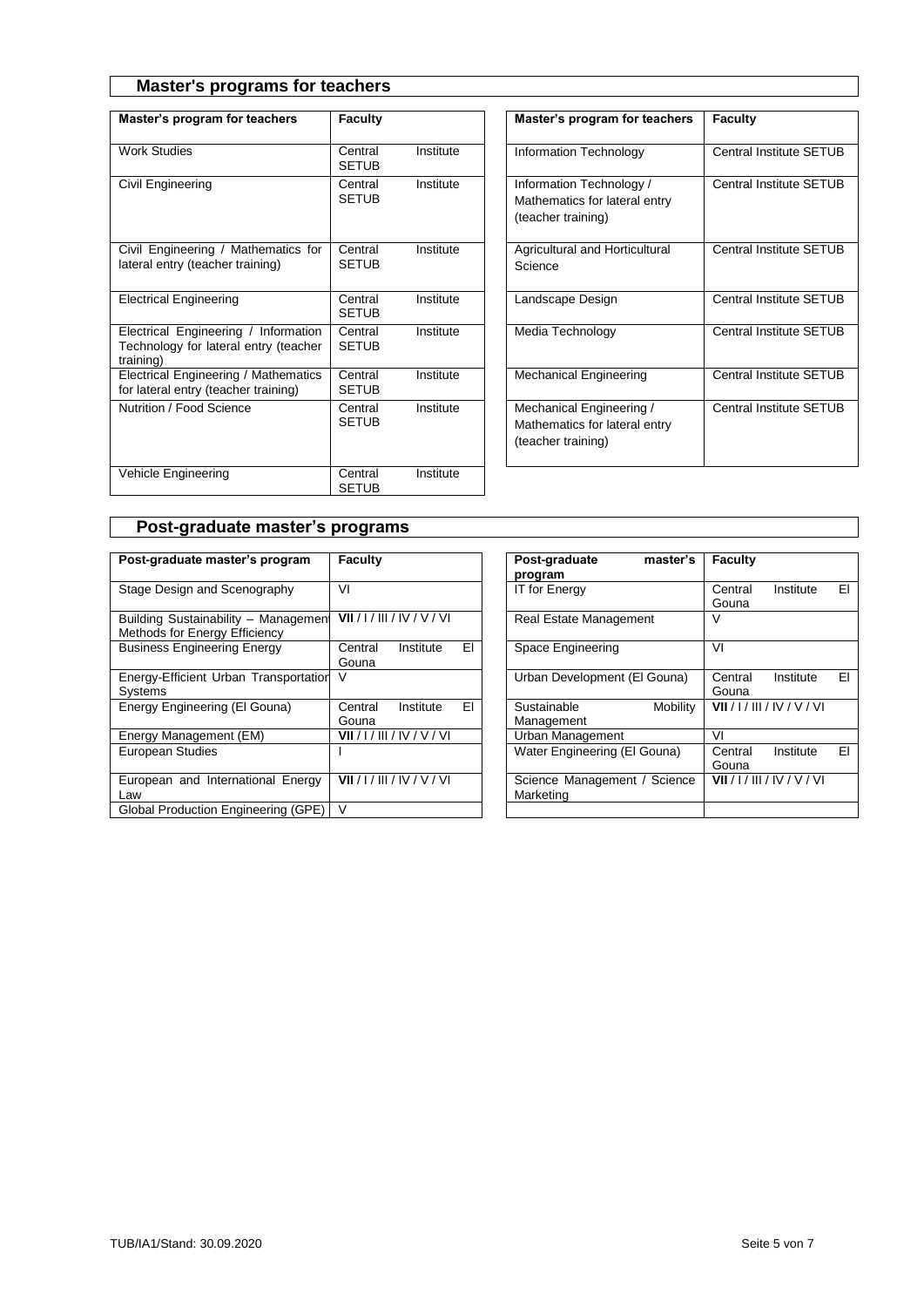# **Code list for committee elections**

#### **Institutes at individual faculties**

This information is also used for inclusion in an electoral register for the exercise of the right to vote and to stand for election at the institutes (academic facilities) and faculties of Technische Universität Berlin.

|      | <b>Faculty I - Humanities</b>                                                      |                    | Faculty V - Mechanical Engineering and Transport Systems |
|------|------------------------------------------------------------------------------------|--------------------|----------------------------------------------------------|
|      | 3131 Institute of History and Philosophy of Science,<br>Technology, and Literature | 3531               | Institute of Fluid Mechanics and Technical<br>Acoustics  |
| 3132 | Institute for Art History and Historical Urban Studies                             | 3532               | Institute of Psychology and Ergonomics                   |
| 3134 | Institute of Education                                                             | 3533               | Institute of Land and Sea Transport Systems              |
| 3135 | Institute of Language and Communication                                            | 3534               | Institute of Aeronautics and Astronautics                |
| 3136 | Institute of Vocational Education and Work Studies                                 | 3535<br>Technology | Institute of Engineering Design, and Micro and Medical   |
|      |                                                                                    | 3536               | Institute of Machine Tools and                           |
|      | <b>Faculty II - Mathematics and Natural Sciences</b>                               |                    | <b>Factory Management</b>                                |
| 3231 | Institute of Solid-State Physics                                                   | 3537               | Institute of Mechanics                                   |
| 3233 | Institute of Theoretical Physics                                                   |                    |                                                          |
| 3235 | Institute of Chemistry                                                             |                    |                                                          |
| 3236 | Institute of Mathematics                                                           |                    | <b>Faculty VI - Planning Building Environment</b>        |
| 3237 | Institute of Optics and Atomic Physics                                             | 3631               | Institute of Civil Engineering                           |
|      |                                                                                    | 3632               | Institute of Applied Geosciences                         |
|      |                                                                                    | 3633               | Institute of Geodesy and Geoinformation Science          |
|      | <b>Faculty III - Process Sciences</b>                                              | 3634               | Institute of Ecology                                     |
| 3331 | Institute of Biotechnology                                                         | 3635<br>Planning   | Institute of Landscape Architecture and Environmental    |
| 3332 | Institute of Food Technology and                                                   | 3636               | Institute of Urban and Regional Planning                 |
|      | <b>Food Chemistry</b>                                                              | 3637               | Institute of Sociology                                   |
| 3333 | Institute of Environmental Technology                                              | 3638               | Institute of Architecture                                |
| 3334 | Institute of Material Science and<br>Technology                                    |                    |                                                          |
| 3335 | Institute of Chemical and Process Engineering                                      |                    |                                                          |
| 3337 | Institute of Energy Technology                                                     |                    | <b>Faculty VII - Economics and Management</b>            |
|      |                                                                                    | 3731               | Institute of Economics and Law                           |
|      |                                                                                    | 3732               | Institute of Business Administration                     |
|      | Faculty IV - Electrical Engineering and Computer Science                           | 3733               | Institute of Technology and Management                   |
| 3431 | Institute of Energy and Automation Technology                                      |                    |                                                          |
| 3432 | Institute of High-Frequency and Semiconductor                                      |                    |                                                          |
|      | System Technologies                                                                |                    | <b>Central Institute El Gouna</b>                        |
| 3433 | Institute of Telecommunication Systems                                             | 4900               | Central Institute El Gouna                               |
| 3434 | Institute of Computer Engineering and<br>Microelectronics                          |                    |                                                          |
| 3435 | Institute of Software Engineering and Theoretical                                  |                    |                                                          |
|      | <b>Computer Science</b>                                                            |                    | <b>Central Institution SETUB (School of Education)</b>   |
| 3436 | Institute of Commercial Information Technology and                                 | 3932               | Central Institute SETUB                                  |
|      | <b>Quantitative Methods</b>                                                        |                    |                                                          |
|      |                                                                                    |                    |                                                          |